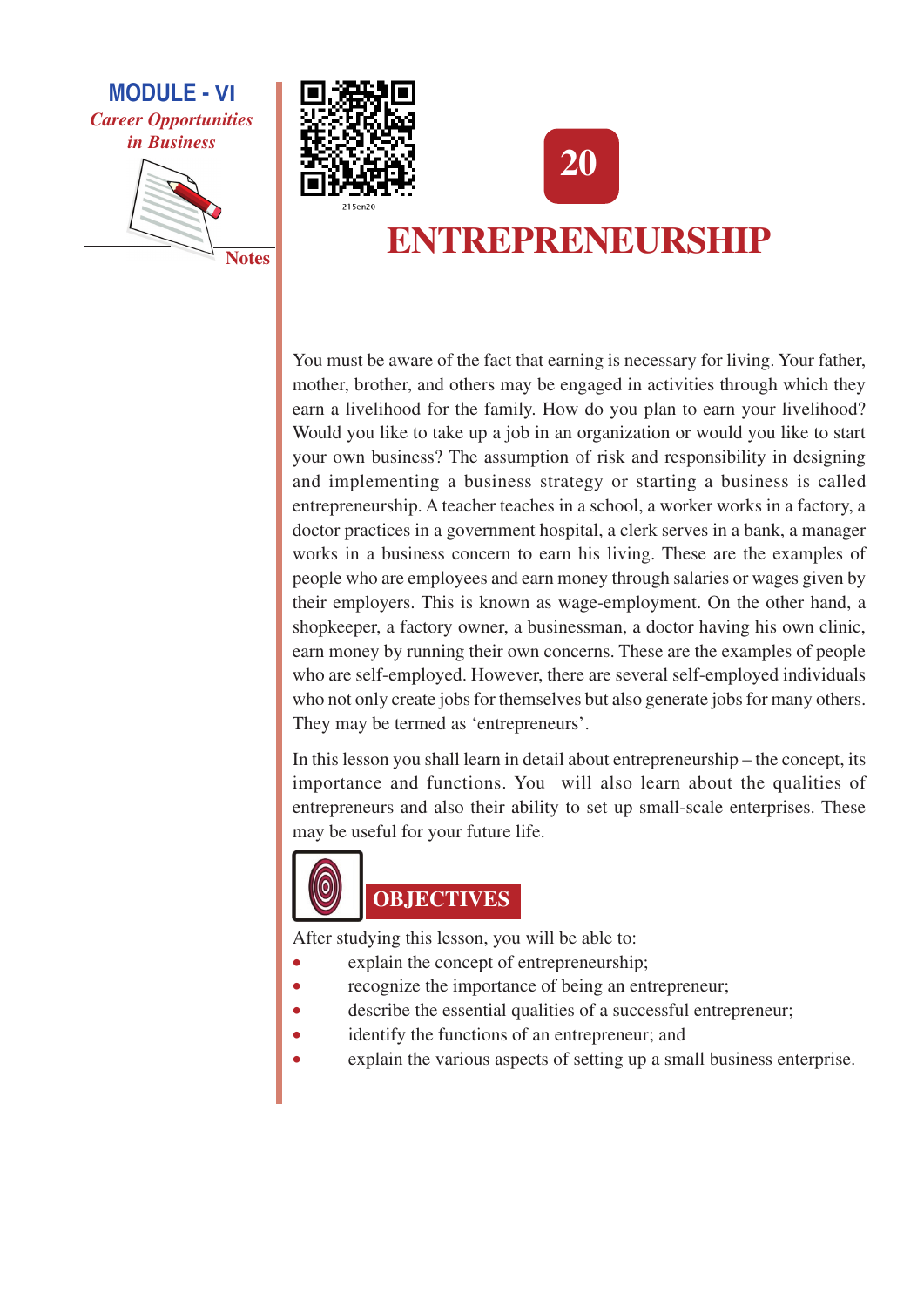#### **20.1 MEANING OF ENTREPRENEURSHIP**

Entrepreneurship is the act of being an entrepreneur, which can be defined as

"one who undertakes innovations. finance and business acumen in an effort to transform innovations into economic goods". This may result in new organizations or may be part of revitalizing mature organizations in response to a perceived opportunity. The most obvious form of entrepreneurship is that of starting new business. The capacity and willingness to undertake conception, organization, and management of a productive



venture with all posible risks and seeking profit as a reward.

An entrepreneur is a creative thinker. He is an innovator, who volunteers to take risk and invest money. In the process he generates jobs, solves problems, adds values and seeks excellence.

Thus, we find that, entrepreneurship consists of practices and skills of a person constantly trying for growth and excellence. This is being done by innovating an idea, object, product or service and put it to social use. To be an entrepreneur you need to possess some qualities. However, entrepreneurship is also referred to as a career oriented purposeful task that can be learnt. It may be noted here that, in the context of country's economic development, entrepreneurship is not always confined to big business. It is equally important to have small enterprises. As a matter of fact the economic growth and prosperity of many developed and developing countries is because of emergence of small enterprises.

### **20.2 IMPORTANCE OF BEING AN ENTREPRENEUR**

The role of entrepreneurship and an entrepreneurial culture in economic and social development has often been underestimated. Over the years, however, it has become increasingly apparent that entrepreneurship does indeed contribute to the economic development. Transforming ideas into economic opportunities is the crux of entrepreneurship. History shows that economic progress has been significantly advanced by pragmatic people who are entrepreneurial and innovative, able to exploit opportunities and willing to take risks. Entrepreneurs produce solutions that fly in the face of established knowledge, and they always challenge the status quo. They are risk-takers who pursue opportunities that others may fail to recognize or may even view

### **MODULE - VI Career Opportunities** in Business



**Notes**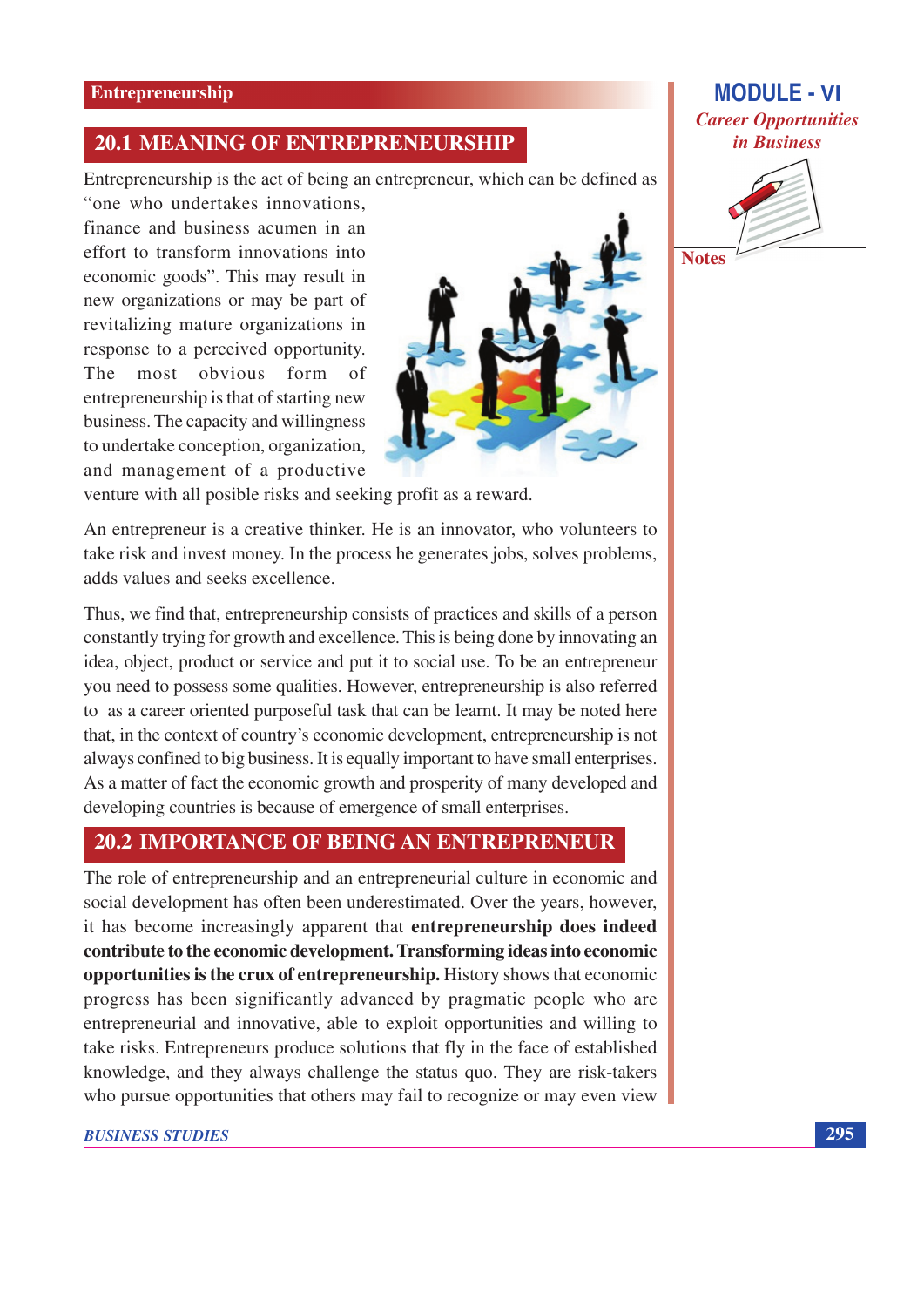**MODULE - VI Career Opportunities** *in Business* 



as problems or threats. Whatever the definition of entrepreneurship, it is closely associated with change, creativity, knowledge, innovation and flexibility-factors that are increasingly important sources of competitiveness in an increasingly globalized world economy. Thus, fostering entrepreneurship means promoting the competitiveness of businesses. Its importance can be expressed in the form mentioned below:

- $\mathbf{1}$ **Provides employment to the people:** - People often hold a view that all those who do not get employed anywhere jump into entrepreneurship, but in reality now a days most of the business are set by those who have other options available with them.
- $2)$ **Contributes towards research and development system: - Almost**  $2/3$ <sup>rd</sup> of all innovations are due to the entrepreneurs. Without the boom of inventions the world would have been a much dry place to live in. Inventions provide an easier way of getting things done through better and standardized technology.
- $3)$ Creates wealth for the nation and for the individuals as well: - All individuals who search business opportunities usually, create wealth by entering into entrepreneurship. The wealth created by them plays a significant role in the development of the nation. The entrepreneurs contribute to the economy, in the form of products, and services Their ideas, thoughts, and inventions are also of a great help to the nation.

# **INTEXT QUESTIONS 20.1**

Which of the following statements are true and which are false?

- Entrepreneurs take risks in converting ideas into action  $(i)$
- $(ii)$ Entrepreneurs are gamblers.
- An entrepreneur constantly strives for the excellence.  $(iii)$
- Entrepreneurs are born not made.  $(iv)$
- $(v)$ An entrepreneur generates employment for others.
- $(vi)$ Entrepreneur is an independent person.

### **20.3 QUALITIES OF A SUCCESSFUL ENTREPRENEUR**

Let us now know about the qualities of a successful entrepreneur. There may be many qualities needed to successfully run an enterprise. However, the following qualities are considered important:

Initiative-In the world of business, opportunities come and go. An  $(i)$ entrepreneur has to be a man of action. He should be able to initiate action and take advantage of the opportunity. Once you miss the opportunity it will not come again. Therefore, initiative on the part of entrepreneur is a must.

296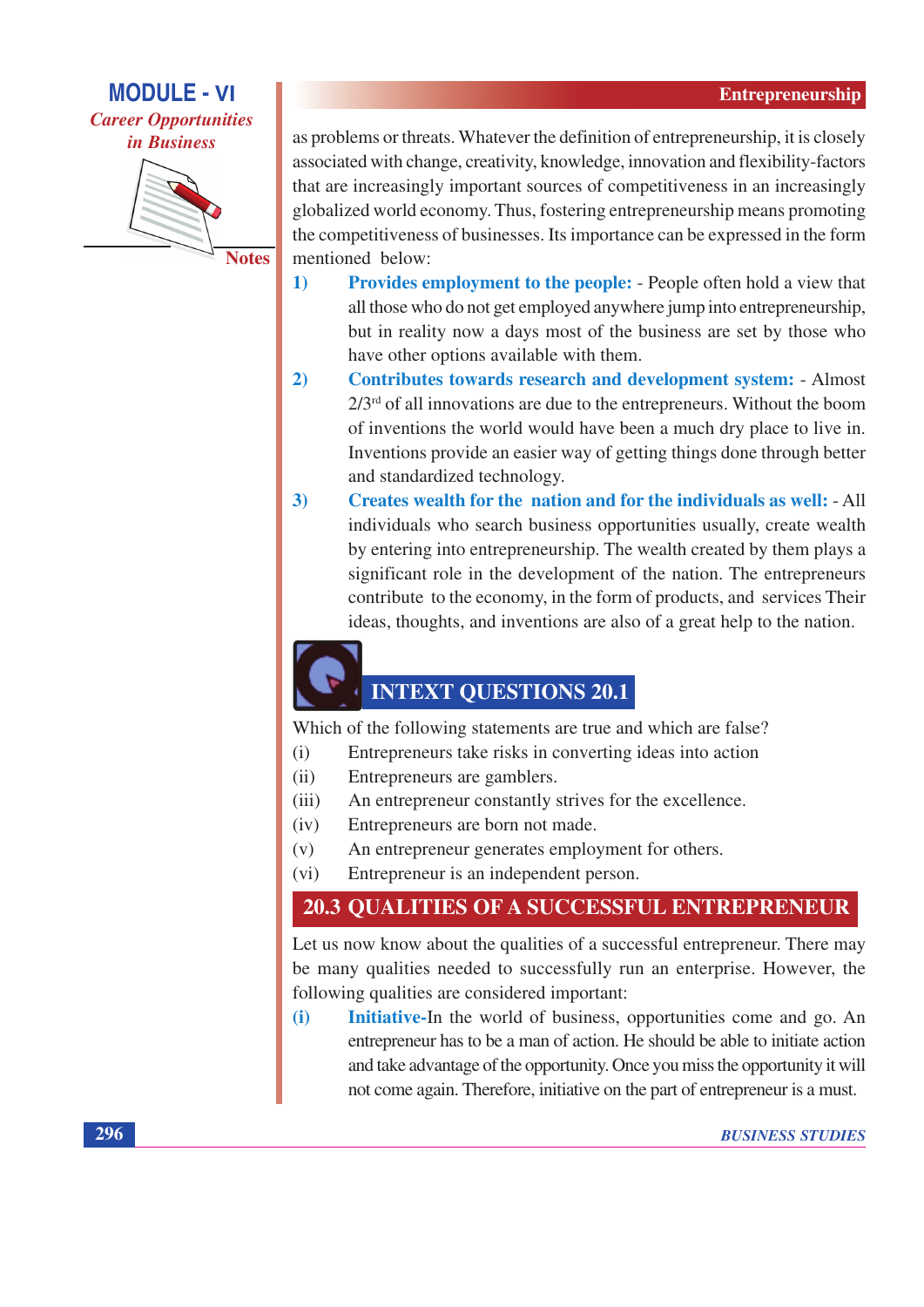- Willingness to assume risk- In any business there is an element of  $(ii)$ risk. It implies that a businessman may be successful or unsuccessful. In other words, it is not necessary that every business shall earn profit. This deters individuals to take up business. However, an entrepreneur always volunteers to take risks to run a business and be successful.
- $(iii)$ Ability to learn from the experience- An entrepreneur may commit mistakes. However, once a mistake has been committed, it should not be repeated as that will lead to heavy losses. So, one should learn from his mistakes. An entrepreneur, therefore, should have the ability to learn from the experience.
- $(iv)$ **Motivation-** Motivation is the key to success. This is necessary for success in every walk of life. Once you get motivated to do something you will not rest unless you complete it. For example, sometimes you become so much interested in reading a story or a novel that you do not sleep unless you complete it. This kind of interest in the work comes through motivation. This is an essential quality of a successful entrepreneur.
- Self-confidence- For achieving success in life, one should have  $(v)$ confidence in himself or herself. A person who lacks confidence can neither do any work himself nor can inspire others to work. Selfconfidence is reflected in courage, enthusiasm and the ability to lead. A successful entrepreneur must have self-confidence.
- Decision making ability- In running an enterprise, the entrepreneur  $(vi)$ has to take a number of decisions. He should therefore, be capable of taking suitable and timely decisions. In other words he must take right decision at the right time. In the present world, things move very fast. If an entrepreneur does not have the ability to take timely decision, he might miss opportunity and incur loss.



## **INTEXT QUESTIONS 20.2**

Which of the following statements are true and which are false?

- $(i)$ An entrepreneur should learn after commiting the mistakes repeatedly.
- A person who does not have decision making power connot be an  $(ii)$ entrepreneur.
- Lack of self confidence is the secret of success of all entrepreneurs.  $(iii)$
- An entrepreneur should have the capacity to take timely decision.  $(iv)$

#### **20.4 FUNCTIONS OF AN ENTREPRENEUR**

Some of the major functions of an entrepreneur are:

**Identifying entrepreneurial opportunity - There are many** i) opportunities in the world of business. These are based on human needs

# **MODULE - VI Career Opportunities** in Business

**Notes** 

297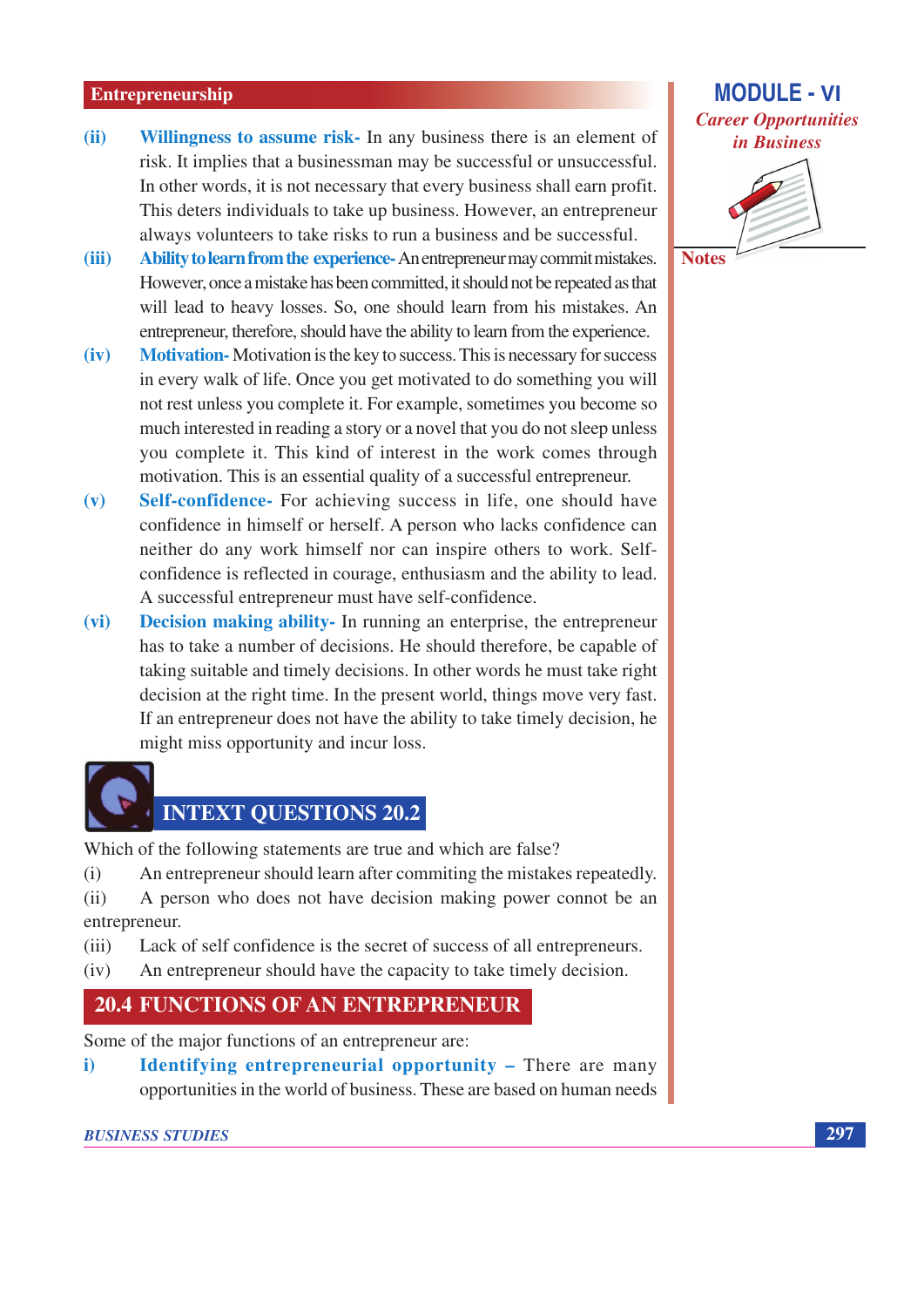### **MODULE - VI Career Opportunities** *in Business*



**Notes** 

ii)

like food, fashion, education, etc., which are constantly changing. These opportunities are not realized by common man, but an entrepreneur senses the opportunities faster than others do. An entrepreneur therefore, has to keep his eyes and ears open and require imagination, creativity and innovativeness.

- Turning ideas into action An entrepreneur should be capable of turning his ideas into reality. He collects information regarding the ideas. products, practices to suit the demand in the market. Further steps are taken to achieve the goals in the light of the information collected.
- iii) **Feasibility study – The entrepreneur conducts studies to assess the** market feasibility of the proposed product or services. He anticipates problems and assesses quantity, quality, cost and sources of inputs required to run the enterprise. Such a blue print of all the activities is termed as a 'business plan' or a 'project report'.
- iv) **Resourcing – An entrepreneur needs various resources in terms of** money, machine, material, and men to running the enterprise successfully. An essential function of an entrepreneur is to ensure the availability of all these resources.
- **Setting up of the Enterprise For setting up an enterprise the**  $\mathbf{v}$ entrepreneur will have to fulfill some legal formalities. He also tries to find out a suitable location, design the premises, install machinery and do many other things.
- vi) **Managing the enterprise – One** of the important functions of an entrepreneur is to run the enterprise. He has to manage men, material, finance and organize production of goods and services. He has to market each product and service, after ensuring appropriate returns/ profits on the investment. Only a properly managed organization vields desired results.
- **Growth and Development Once the enterprise achieves its desired** vii) results, the entrepreneur has to explore another higher goal for its proper growth and development. The entrepreneur is not satisfied only with achieving a set goal but constantly strives for achieving excellence.

# **INTEXT OUESTIONS 20.3**

Write two sentences in your own words about each of the following

- $(i)$ **Feasibility Study**
- $(ii)$ Resourcing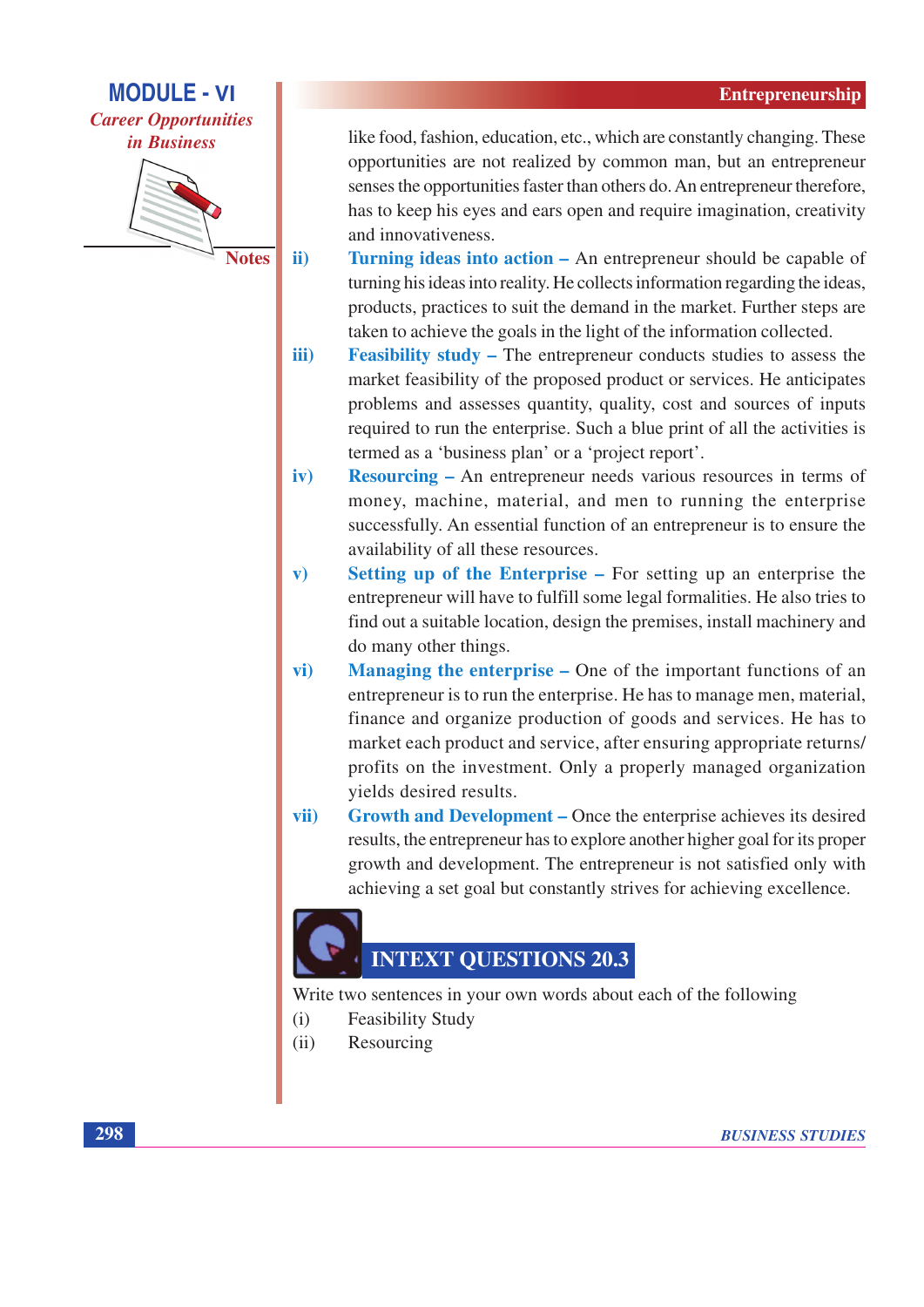#### 20.5 SETTING UP OF A SMALL BUSINESS ENTERPRISE



## **MODULE - VI Career Opportunities** in Business



You have learnt about entrepreneurship and the various qualities required for becoming a successful entrepreneur. You have also learnt what exactly an entrepreneur does while starting a business unit. If you possess those qualities and confidence that you could be able to perform all those activities, you can now think about your own enterprise. But before you start your business let us study various factors required to be considered while setting up any small business.

#### Who can start a small business?  $(i)$

Any one can start a small business unit. He may be - an exiting entrepreneur or a new one - having a business background or not - educated or uneducated from rural area or urban area.

#### $(ii)$ **Arrangement of Finance**

The entrepreneur has to analyze and find out the amount and the duration of finance required as well as the duration for such finance is needed in the business. The entrepreneur requires money to buy machinery, building, raw material, pay wages to labour, etc. Money spent on buying machinery, building, equipment, etc. is known as fixed capital. On the other hand, money spent on buying raw materials and paying wages and salaries, rent, telephone and electricity bills, etc. is known as working capital. The entrepreneur has to arrange for both fixed as well as working capital for his business. The finance can be raised by self-contribution or by borrowing from banks and other financial institutions. Money can also be borrowed from friends and relatives.

#### $(iii)$ **Selection of line of business**

The process of launching a business begins when the entrepreneur start thinking about a line of business, which can be undertaken by him. He may consider business opportunities as per the market demand. He may go for an existing product or a new product. But before taking any step he has to ascertain the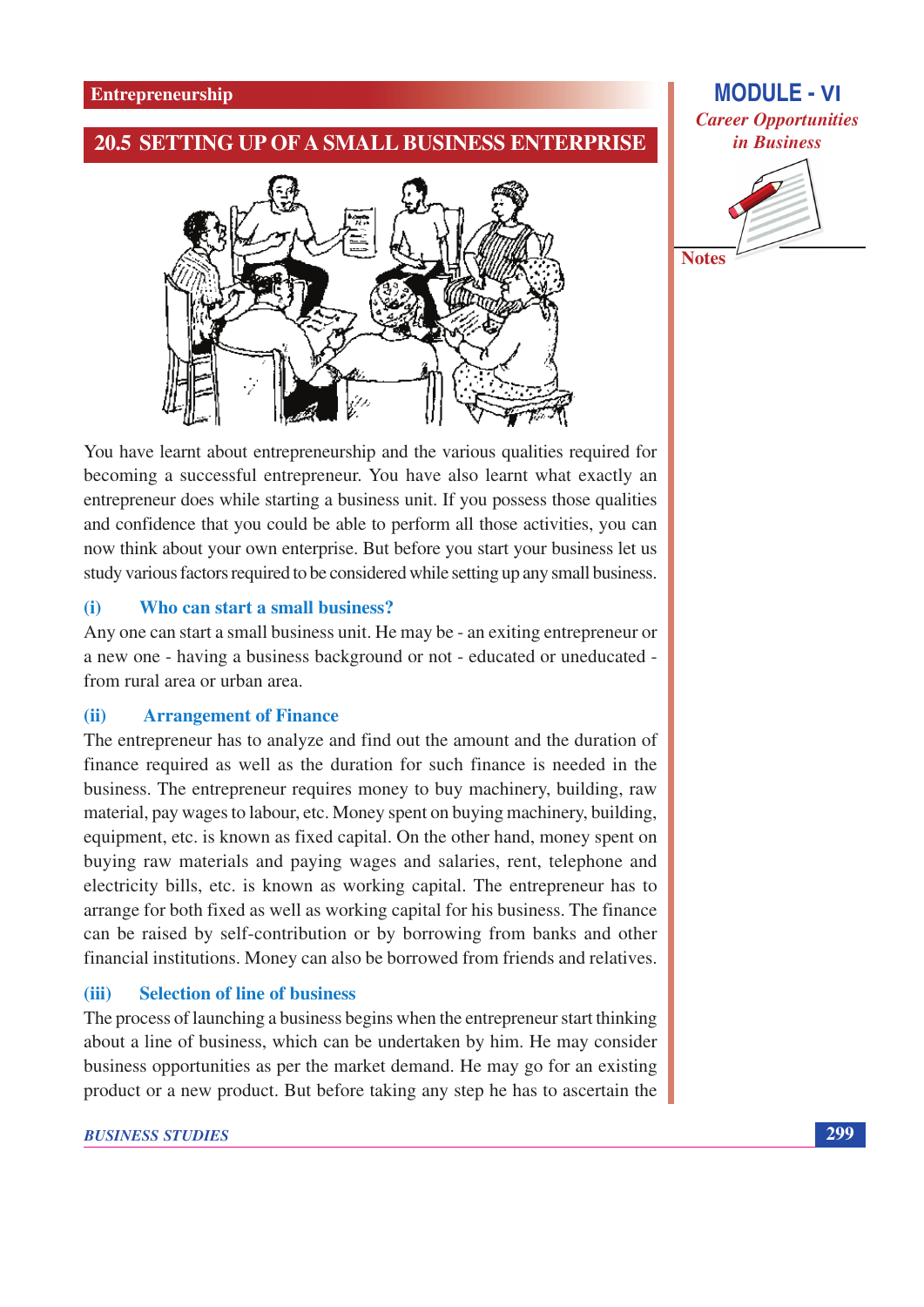### **MODULE - VI Career Opportunities** *in Business*



**Notes** 

profitability of the business and the amount of capital investment. Having estimated the profitability and risk involved, the entrepreneur has to decide which line of business could be desirable to pursue.

#### **Choice of form of organization**  $(iv)$

You have read about different forms of business organization in the earlier lessons. Now you have to choose the best form as per your requirement. Normally, a small business enterprise may preferably be started in the form of sole proprietorship or partnership.

#### **Location of the business**  $(v)$

Special care should be taken while selecting the location of the business. An entrepreneur can start business in his own premises or in a rented premises. It can be located at a market place or in a commercial complex or in an industrial estate. While deciding the location, the entrepreneur should consider various factors like sources of supply of raw material, nearness to the market, availability of labour, transportation, banking and communication facilities, etc. Factories should be preferably located near the source of raw material and at a place that is well connected with rail and road transport facility. A retail business should be started near residential area or in a market place.

#### **Availability of labour/workforce/employees**  $(vi)$

An entrepreneur cannot run the business alone. He has to employ people to help him. Skilled and Semi-skilled workers have to be recruited particularly for manufacturing work. Before starting the business, the entrepreneur must find out whether he will be able to get the right type of employees for the activities involved.



# **INTEXT QUESTIONS 20.4**

- $\mathbf{L}$ Which of the following statements are true and which are false?
	- Only rich persons can start a business.  $(i)$
	- A small industry can be started by an entrepreneur in his own  $(i)$ premises or rented premises.
	- An entrepreneur should start a business far away from the  $(iii)$ customers residences.
	- $(iv)$ Large amount of working capital is not required for small **business**
	- Sales promotion technique should be used for marketing the  $(v)$ product.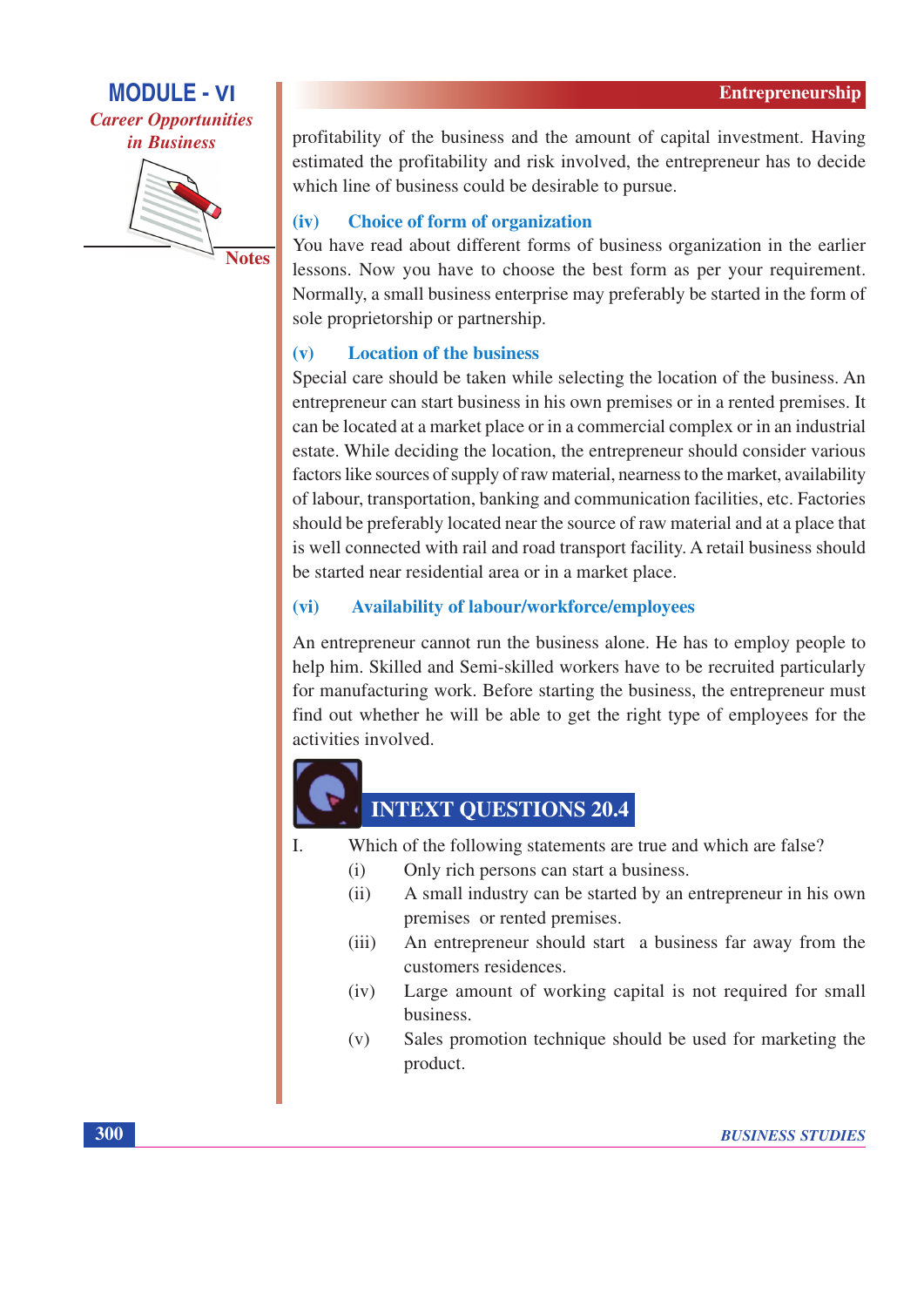- $\Pi$ . **Multiple Choice Questions** 
	- Which one of the them is not an importance of entrepreneur?  $\mathbf{i}$ . (a) Provides employment to the people
		- (b) Contributes towards research and development system
		- (c) Creates wealth for the nation
		- (d) Provides self sufficiency
	- $\ddot{i}$ Point out the quality in an entrepreneur
		- (a) Initiative (b) Lack of experience
		- (c) Lack of confidence (d) Lack of decision making ability
	- iii. Which one in not function of an entrepreneuer?
		- (a) Turning ideas into action
		- (b) Feasibility study
		- (c) Resourcing
		- (d) Shutting down the existing business
	- iv. Who can start a business
		- (a) Only highly educated person
		- (b) Only an uneducated person
		- (c) Only rich person
		- (d) Any one of the above
	- While selecting of line a business, an entreprene our must keep  $V_{\rm A}$ in his mind
		- (a) Profitability (b) Risk involved
		- (c) Profits (d) All above



### **WHAT YOU HAVE LEARNT**

- An entrepreneur is a person who is creative and innovative in terms of identifying opportunities for business; has the ability to take risks and requisite attitude to run the business. In the process he not only engages himself but also generates jobs for others.
- Entrepreneurship thus, comprises of the various practices and skills of persons who constantly strive for growth and excellence through innovation, dynamism and acceptance of risk. A starting 'will' to set up an enterprise, essential skills to start and run the business, ability to hard work and take risk are the essential requirements for a successful entrepreneur.
- Entrepreneurs are required by every nation as they contribute a lot to  $\bullet$ its growth and economic development.
- An entrepreneur should have qualities like taking initiative, willingness to undertake risk, ability to learn from experience, self motivation, self confidence, hard work and ability to take right decisions.



**MODULE - VI**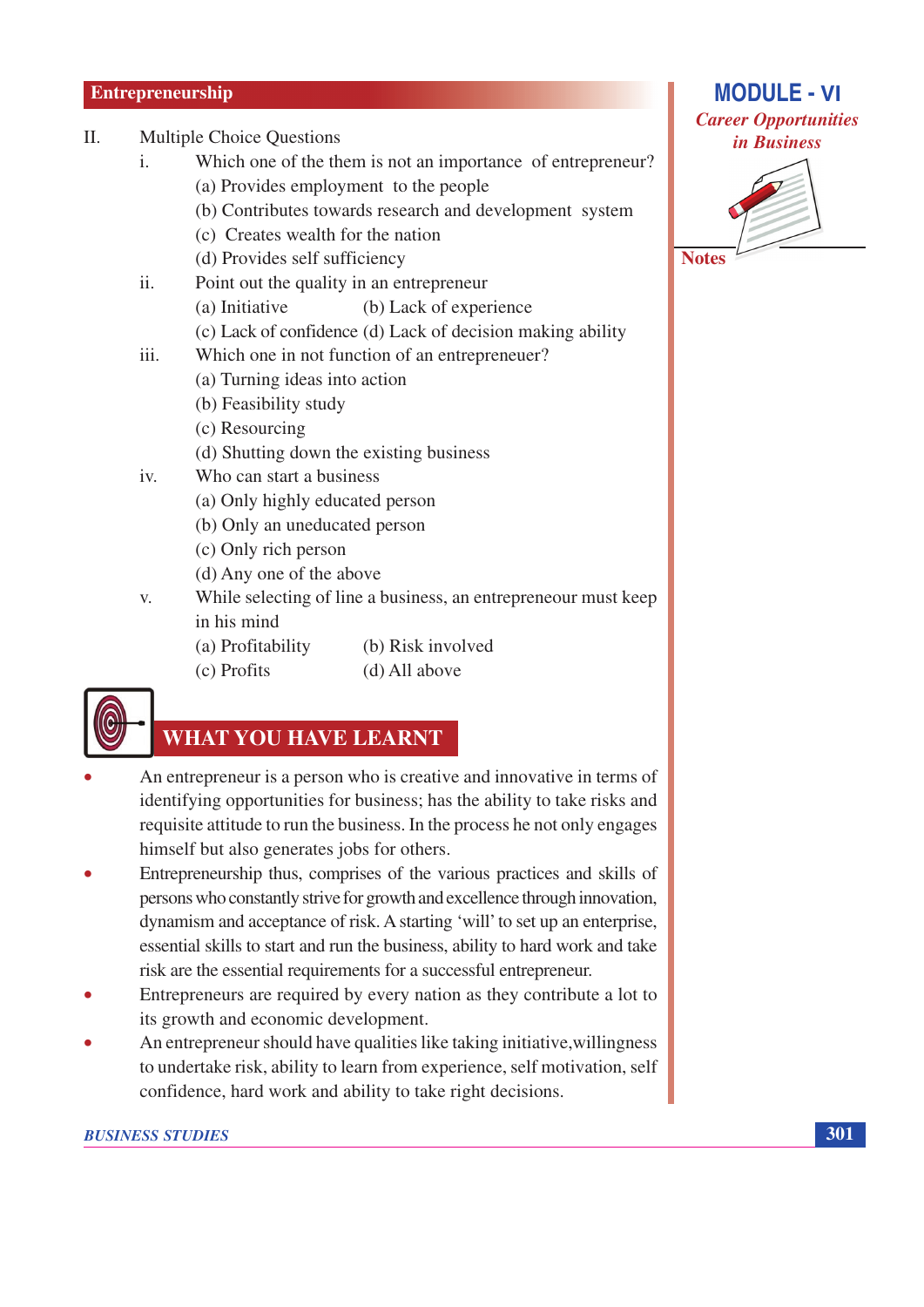**MODULE - VI Career Opportunities** 

*in Business* 



Entrepreneurs identify various business opportunities, turn their ideas into action, make feasibility study of their plans, arrange resources, set up enterprises and constantly try to grow.

- Any person whether educated or not, whether having business background or not, whether from rural area or urban area, can start a small business. What is essential is the 'will' and the self confidence.
- Money required for setting up small business enterprise can be arranged from own sources or borrowed sources or both. Money can be taken on loan from banks and other financial institutions.
- To be successful in running a small business enterprise you can opt for a product or a combination of products provided they have a demand in the market.

# **TERMINAL EXERCISE**

- Explain the concept of 'entrepreneurship'.  $\mathbf{1}$ .
- $2.$ Give any three features of an entrepreneur.
- $\overline{3}$ . State the importance of an entrepreneur.
- $\overline{4}$ . Describe any three qualities of a successful entrepreneur.
- $\overline{5}$ . Explain how motivation is a key to success.
- 6. Explain the various functions of an entrepreneur.
- $\overline{7}$ . What are the factors you would like to consider if you start a small enterprise to produce ball pen.

# **ICWED TO INTEVT OUESTIONS**

|                       |                              |              |             |              | ANSWEIN TO INTEXT QUESTIONS              |               |  |            |
|-----------------------|------------------------------|--------------|-------------|--------------|------------------------------------------|---------------|--|------------|
| <b>20.1</b>           | $(i)$ True,<br>$(iv)$ False, |              | (ii) False, |              | $(iii)$ True,                            |               |  |            |
|                       |                              |              | $(v)$ True, |              | (vi) True                                |               |  |            |
| <b>20.2</b>           |                              | $(i)$ False, |             | $(ii)$ True, | $(iii)$ False,                           | $(iv)$ True,  |  |            |
| <b>20.3</b>           | Self answer.                 |              |             |              |                                          |               |  |            |
| <b>20.4</b>           | - I.                         |              |             |              | $(i)$ False, $(ii)$ True, $(iii)$ False, | $(iv)$ False, |  | $(v)$ True |
|                       | П.                           | $(i)$ d,     |             | $(ii)$ a,    | $(iii)$ d,                               | $(iv)$ d,     |  | $(v)$ d    |
| <b>VITIES FOR YOU</b> |                              |              |             |              |                                          |               |  |            |

- Visit the nearest small scale industry and observe its working.
	- Meet any entrepreneur in your locality and discuss with him secrets of his success.